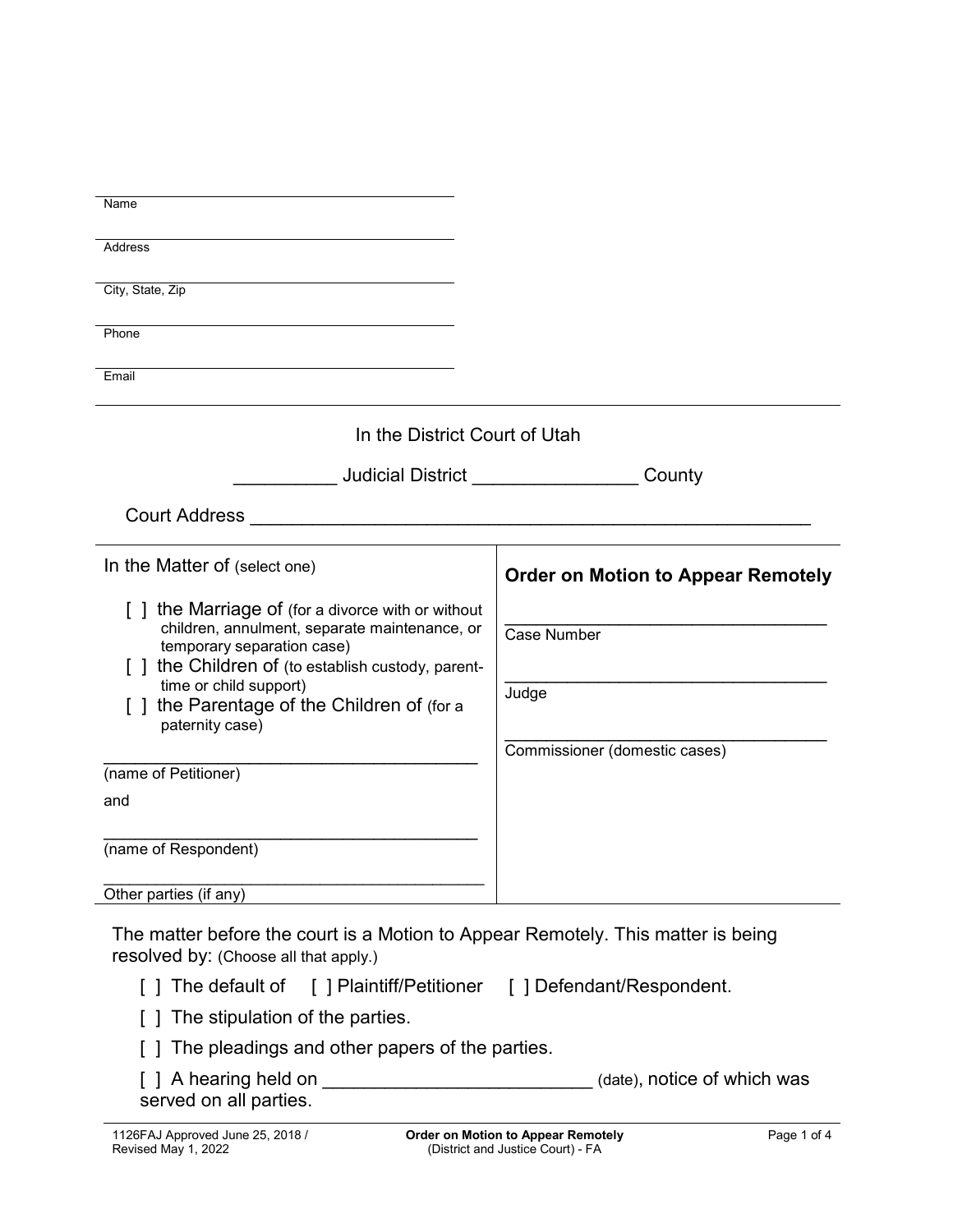## Plaintiff/Petitioner

- [ ] was present [ ] was not present. [ ] was represented by \_\_\_\_\_\_\_\_\_\_\_\_\_\_\_\_\_\_\_\_\_\_\_\_\_\_\_\_\_\_\_\_\_\_\_\_\_\_\_\_\_ (name). [ ] was not represented. Defendant/Respondent [ ] was present [ ] was not present. [ ] was represented by  $\blacksquare$ [ ] was not represented. **The court finds:** 1. The following proceeding is scheduled for \_\_\_\_\_\_\_\_\_\_\_\_\_\_\_\_\_\_\_\_\_\_(date): [ ] Scheduling conference [ ] Hearing (Describe):  $\blacksquare$ [ ] Evidentiary hearing [ ] Pre-trial conference [ ] Trial  $\begin{bmatrix} \phantom{a} \end{bmatrix}$  Other (Describe): 2. There [ ] is [ ] is not good cause to allow remote appearance(s). 3. The remote appearance(s) [ ] will [ ] will not allow:
	- a party and the party's counsel to communicate confidentially;
	- documents, photos, and other items presented in the courtroom to be delivered to the remote participants before or during the proceedings;
	- interpretation for a person who has a limited English proficiency or is deaf or hard of hearing; and
	- a verbatim record of the hearing.

Having considered the documents filed with the court, the evidence and the arguments, and now being fully informed,

## **The court orders:**

4. The Motion to Appear Remotely is [ ] granted [ ] denied for the proceeding scheduled for \_\_\_\_\_\_\_\_\_\_\_\_\_\_\_\_\_\_\_\_\_\_\_\_\_\_\_\_\_\_\_ (date).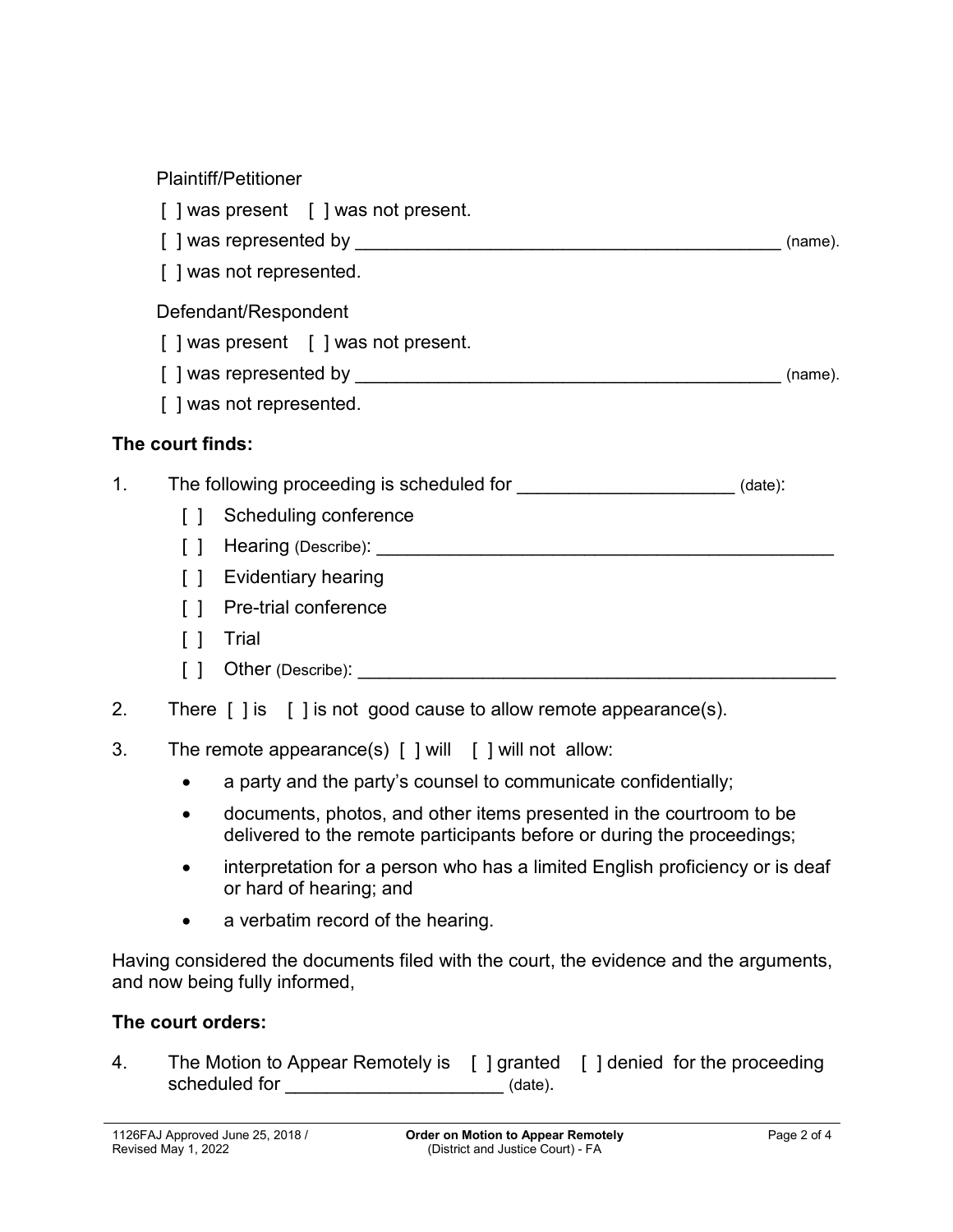5. [ ] The following people will be allowed to participate from a location other than the courtroom:

|    |  | Plaintiff/Petitioner:                                                                                                                                                                                                               |        |
|----|--|-------------------------------------------------------------------------------------------------------------------------------------------------------------------------------------------------------------------------------------|--------|
|    |  |                                                                                                                                                                                                                                     | (name) |
|    |  | Defendant/Respondent:                                                                                                                                                                                                               |        |
|    |  |                                                                                                                                                                                                                                     | (name) |
|    |  | Plaintiff/Petitioner's Attorney:                                                                                                                                                                                                    | (name) |
|    |  |                                                                                                                                                                                                                                     |        |
|    |  | Defendant/Respondent's Attorney:                                                                                                                                                                                                    | (name) |
|    |  | Witness:                                                                                                                                                                                                                            | (name) |
|    |  |                                                                                                                                                                                                                                     | (name) |
| 6. |  | The person(s) listed above may participate by (Choose one.):                                                                                                                                                                        |        |
|    |  | Telephone                                                                                                                                                                                                                           |        |
|    |  | Video conferencing arranged by:                                                                                                                                                                                                     |        |
|    |  | Other (Describe): <u>Canadian Communication</u> of the Communication of the Communication of the Communication of the Communication of the Communication of the Communication of the Communication of the Communication of the Comm |        |

Commissioner's or Judge's signature may instead appear at the top of the first page of this document.

|                                                         | Signature $\blacktriangleright$                                                    |             |
|---------------------------------------------------------|------------------------------------------------------------------------------------|-------------|
| Date                                                    | Commissioner<br><u> 1989 - Andrea Station Barbara, amerikan personal (h. 1989)</u> |             |
| Date                                                    | Signature $\blacktriangleright$<br>Judge                                           |             |
| Approved as to form.                                    |                                                                                    |             |
|                                                         | Signature ▶ <b>▶ Accepted Accepted Accept</b>                                      |             |
| Date                                                    | Plaintiff/Petitioner, Attorney or Licensed<br>Paralegal Practitioner               |             |
|                                                         | Signature $\blacktriangleright$                                                    |             |
| Date<br>Defendant/Respondent, Attorney or Licensed      | Paralegal Practitioner                                                             |             |
| 1126FAJ Approved June 25, 2018 /<br>Revised May 1, 2022 | <b>Order on Motion to Appear Remotely</b><br>(District and Justice Court) - FA     | Page 3 of 4 |